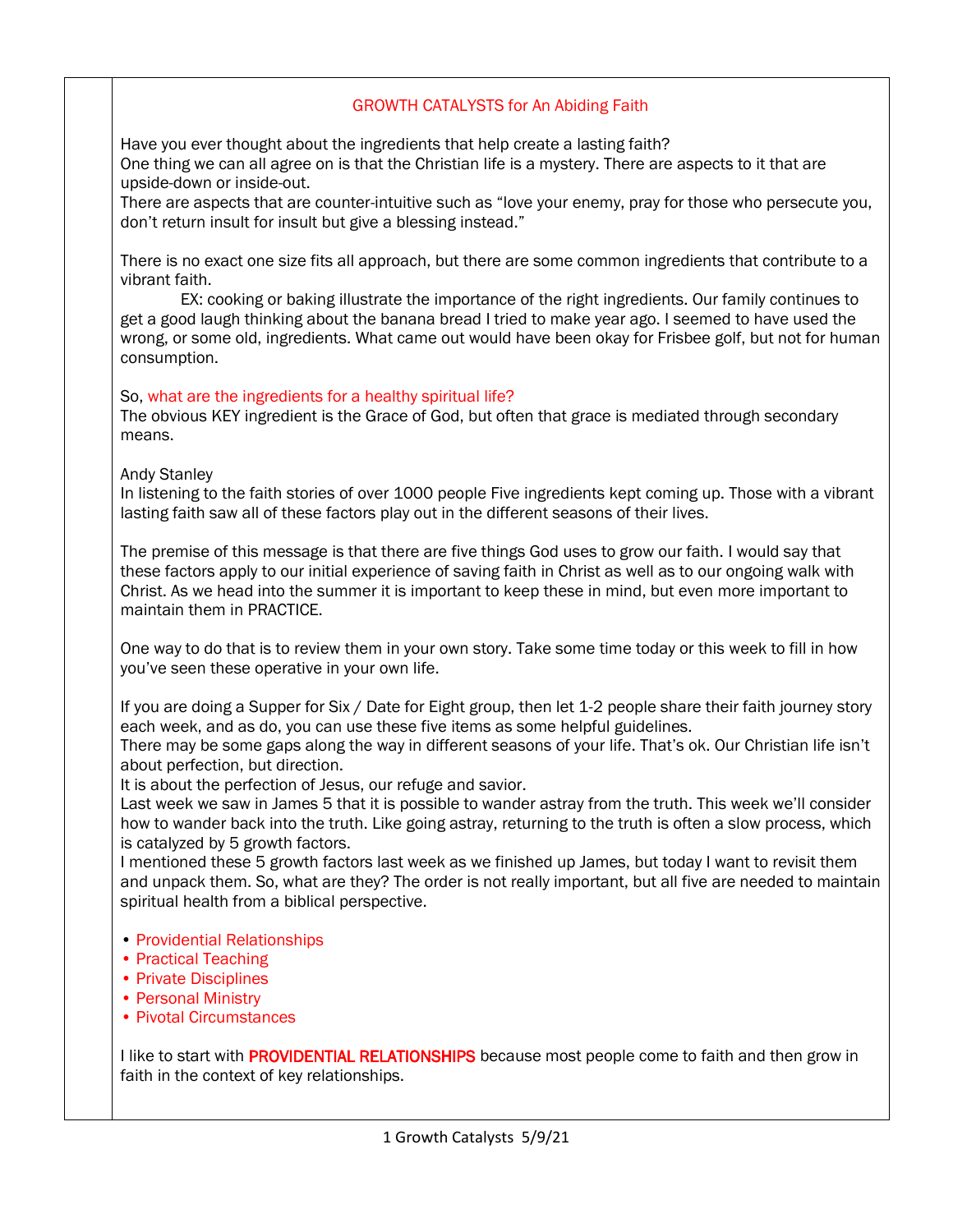2 Growth Catalysts 5/9/21 How many of you were influenced in the pre-conversion days of your faith journey by a relationship with someone who was a Christian? - a parent, sibling, friend, VBS teacher, SS teacher, coach, etc VERY FEW people come to faith cold turkey out of the blue, i.e. You have no Christian in your sphere of contact, never been to church, but one day…poof, you find a Bible, start reading, and come to faith in Christ. Even the person who owned the Bible was a providential relationship. In scripture we are called to be such a catalyst for those who don't yet know Christ. Matt 28:18 And Jesus came up and spoke to them, saying, "All authority has been given to Me in heaven and on earth. 19 Go therefore and make disciples of all the nations, baptizing them in the name of the Father and the Son and the Holy Spirit, 20 teaching them to observe all that I commanded you; and lo, I am with you always, even to the end of the age." EX: you might say that we are called to be catalytic converters for Jesus (God uses us to be a catalyst for someone's conversion.) Jesus told his first disciples, "follow me and I will make you to become fishers of men." We see numerous stories of those who've encountered Christ who go and get a friend, family, or groups of others. Looking back, are there people you feel God providentially brought into your life at crucial times? If you are married, then you are the primary Providential relationship. Are you investing in each other for spiritual growth? Men, take your cues from Jesus in loving your wife. Women, take your cues from the church as she honors and submits to Christ. If you have kids, has anyone seen God providentially bring someone into one of your children's lives? THANK THEM This ingredient runs through all the seasons of our Christian life – from spiritual birth through the process of spiritual growth. Sometimes key individuals will stick out; Other times it may be the relationship with a community or group as a whole. Britton, Dan; Page, Jimmy. WisdomWalks: 40 Life Principles for a Significant & Meaningful Journey . They suggest several Key relationships: Do you have friend in your life who would come after you if your life goes off the rails? This friend or two has permission to ask the hard questions. He or she will help keep you from wandering and drifting, and you do the same for him/her. Do you have a Mentor who has walked the path longer and can help guide and direct you? This person helps you navigate life circumstances by speaking biblical truth into your life. Do you have someone for whom you are a Mentor? This is an opportunity to pour out what you've learned to someone else. Isolation is the silent enemy. If we distance ourselves from relationships, we will crash and burn. Sometime today or this week, I suggest that you make a list of the providential people that God has used and pray thanking God for those relationships. You might even call, text, or email them to express your thanks because they may never know the impact they've had. PRACTICAL TEACHING Typically, following the influence of a providential relationship, we may seek out or find our way into a church or ministry that provides practical Biblical teaching.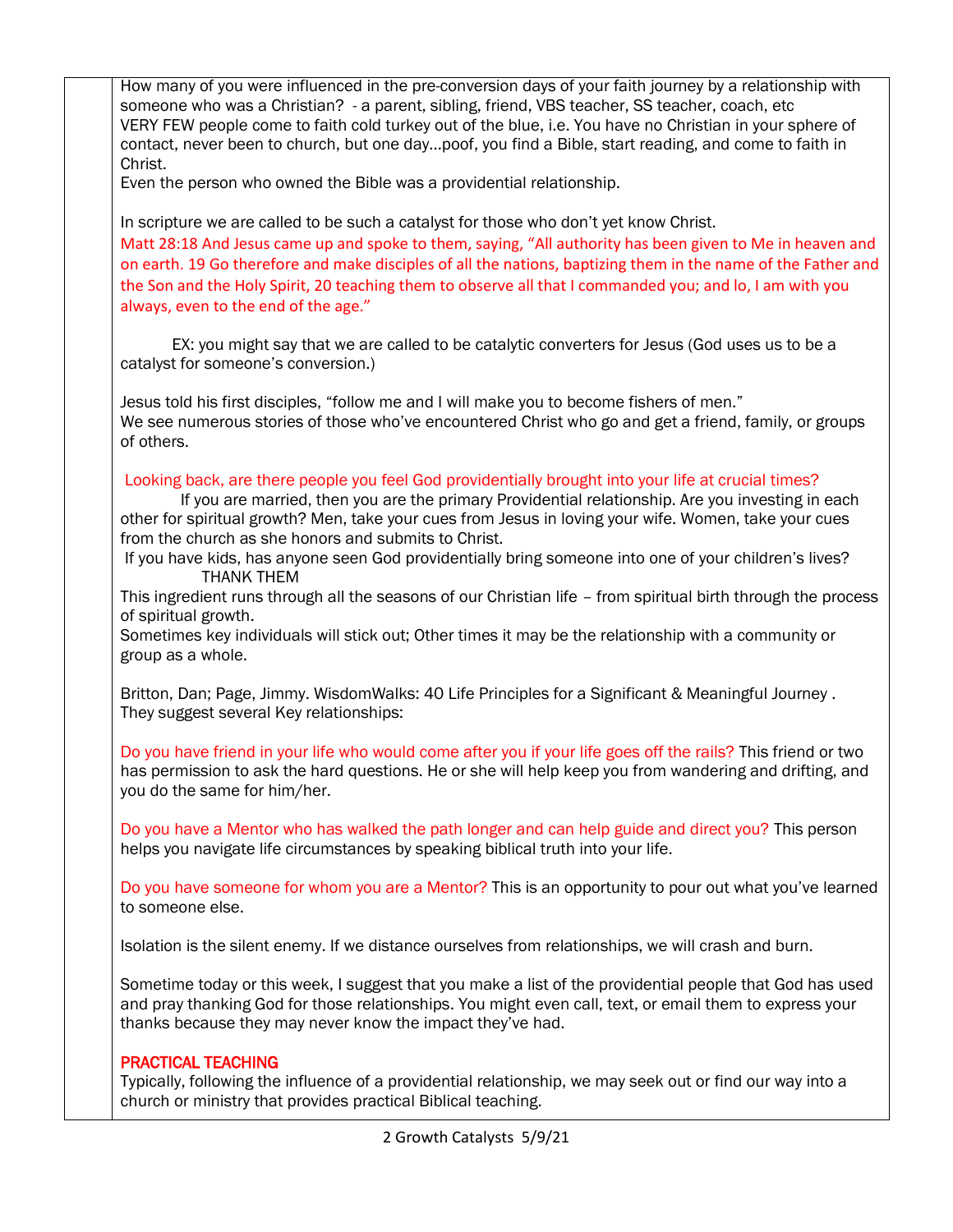Rom 10:17 So faith comes from hearing, and hearing by the word of Christ.

2 Tim 3:14 You, however, continue in the things you have learned and become convinced of, knowing from whom you have learned them, 15 and that from childhood you have known the sacred writings which are able to give you the wisdom that leads to salvation through faith which is in Christ Jesus. 16 All Scripture is inspired by God and profitable for teaching, for reproof, for correction, for training in righteousness; 17so that the man of God may be adequate, equipped for every good work.

The old Presbyterian church in which I was raised did not have that. After coming to faith in college I got involved with a campus ministry that provide practical teaching in a large group and through small groups.

Some like-minded friends in college continued in the church where we were raised, but found a good alternative with Charles Stanley on TV. We'd go to the early service and SS and get home in time to catch the sermon on TV. We were fed and encourage by the teaching, and we worked on our Charles Stanley impersonations.

After college I moved to Atlanta and lived near FBC and attended there until Linda and I were married. We quickly found a new PCA church, Perimeter Church, which was growing and featured solid practical teaching. Perimeter rapidly became a much larger growing church that started multiplying congregations around Atlanta. People were converted, fed, and nurtured through the ministry of the Word.

One thing I learned through the key relationships and the practical teaching was that we can't live off of the spiritual lives of others. A vibrant faith needs the ingredient of…

## PRIVATE DISCIPLINES

God leverages spiritual disciplines and generosity to grow our confidence in him. We know many of them. Books have been written on them:

There are Word oriented disciplines – scripture reading, memorization, meditation, and listening to preaching.

There are 'internal disciplines' – Sabbath rest, fasting, prayer, private worship, Scripture, solitude There are corporate disciplines – public worship, fellowship, service, generous giving There are outward disciplines – evangelism, service to those outside the church

The spiritual disciplines are not ends in themselves that we check off. They are means by which we engage with and enjoy the power and presence of God in our lives so that we might be transformed.

1 Tim 4:6 In pointing out these things to the brethren, you will be a good servant of Christ Jesus, constantly nourished on the words of the faith and of the sound doctrine which you have been following. 7 But have nothing to do with worldly fables fit only for old women. On the other hand, discipline yourself for the purpose of godliness; 8 for bodily discipline is only of little profit, but godliness is profitable for all things, since it holds promise for the present life and also for the life to come.

We discipline ourselves for what we value.

If you are interested in a good return on investment for this present life and the life to come, then discipline yourself for the purpose of godliness.

NO ONE DRIFTS into godliness, just as no one drifts into a 4 minute mile. Both require discipline, training, and intentionality.

Octavius Winslow: Personal Declension and Revival of Religion in the Soul: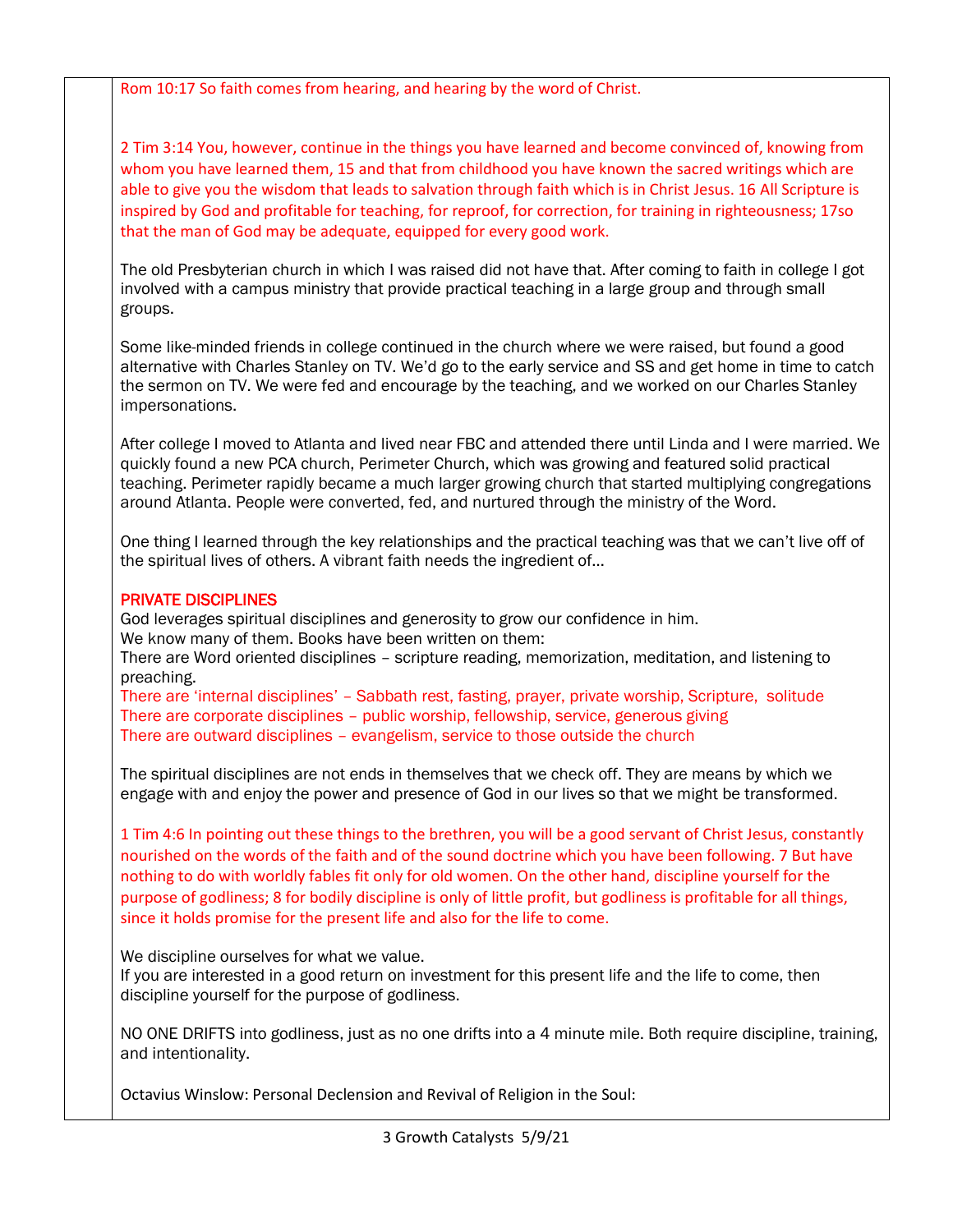<<There is no essential element in divine grace that can secure it from the deepest declension. We tend to deify the graces of the Spirit thinking of the faith and love in us as being omnipotent. Though they are divine in origin they have no self-sustaining power. They need constant communications of life and nourishment from Jesus. The very moment of their being left to their inherent strength is the very moment of their certain declension and decay.>>

Sow a thought, reap an action. Sow an action, reap a habit. Sow a habit, reap a character. Sow a character, reap a destiny. RANDY ALCORN

1. Do you have a wide lens view of spiritual disciplines or do you only see a narrow picture? When it comes to discipline, where do you struggle most?

2. Do you have a plan for growing in godliness, which holds a promise for this life and the life to come?

These ingredients relate to each other…EX: a Providential relationship can be a BIG help in learning how to practice the private disciplines. Get a support team and be a part of someone's support team.

"All this discipline stuff just makes the Christian life drudgery and it stifles an authentic relationship with God." REALLY??

 Men, does your commitment to love your wife and be faithful to her stifle your relationship with her? BE very CAREFUL how you respond to that question.

Every healthy relationship is held together partly by disciplined actions and routines. Perhaps the easiest way to understand the importance of discipline in a relationship is to consider a relationship without boundaries. All self-imposed boundaries are a form of discipline. Imagine a marriage in which neither partner practices self-control. The marriage would eventually deteriorate. Andy Stanley

# PERSONAL MINISTRY

Romans 12:4 For just as we have many members in one body and all the members do not have the same function, 5 so we, who are many, are one body in Christ, and individually members one of another. 6 Since we have gifts that differ according to the grace given to us, each of us is to exercise them accordingly:

Eph 4:11 And He gave some as apostles, and some as prophets, and some as evangelists, and some as pastors and teachers, 12 for the equipping of the saints for the work of service, to the building up of the body of Christ; 13 until we all attain to the unity of the faith, and of the knowledge of the Son of God, to a mature man, to the measure of the stature which belongs to the fullness of Christ.

All Christians are 'charismatic' because the word means "grace gift". We've all received some combination of grace gifts for the service of the body and the kingdom. If we are to grow up in maturity, we'll need to find a place of personal ministry. Sometimes it's behind the scenes; sometimes it's up front.

Even though we have gifts, it is a step of faith to use them to serve others. If we don't serve in some way, we become like an old sponge – we sit, soak, and sour. Don't bypass the area of personal ministry in your spiritual journey.

"Aren't you glad somebody took a chance, ignored her fear, and stepped through the door of her own insecurity in order to serve you?"

-Who has chosen to serve you in spite of the fact that he/she was busy, ill-equipped, and unsure of how things would turn out?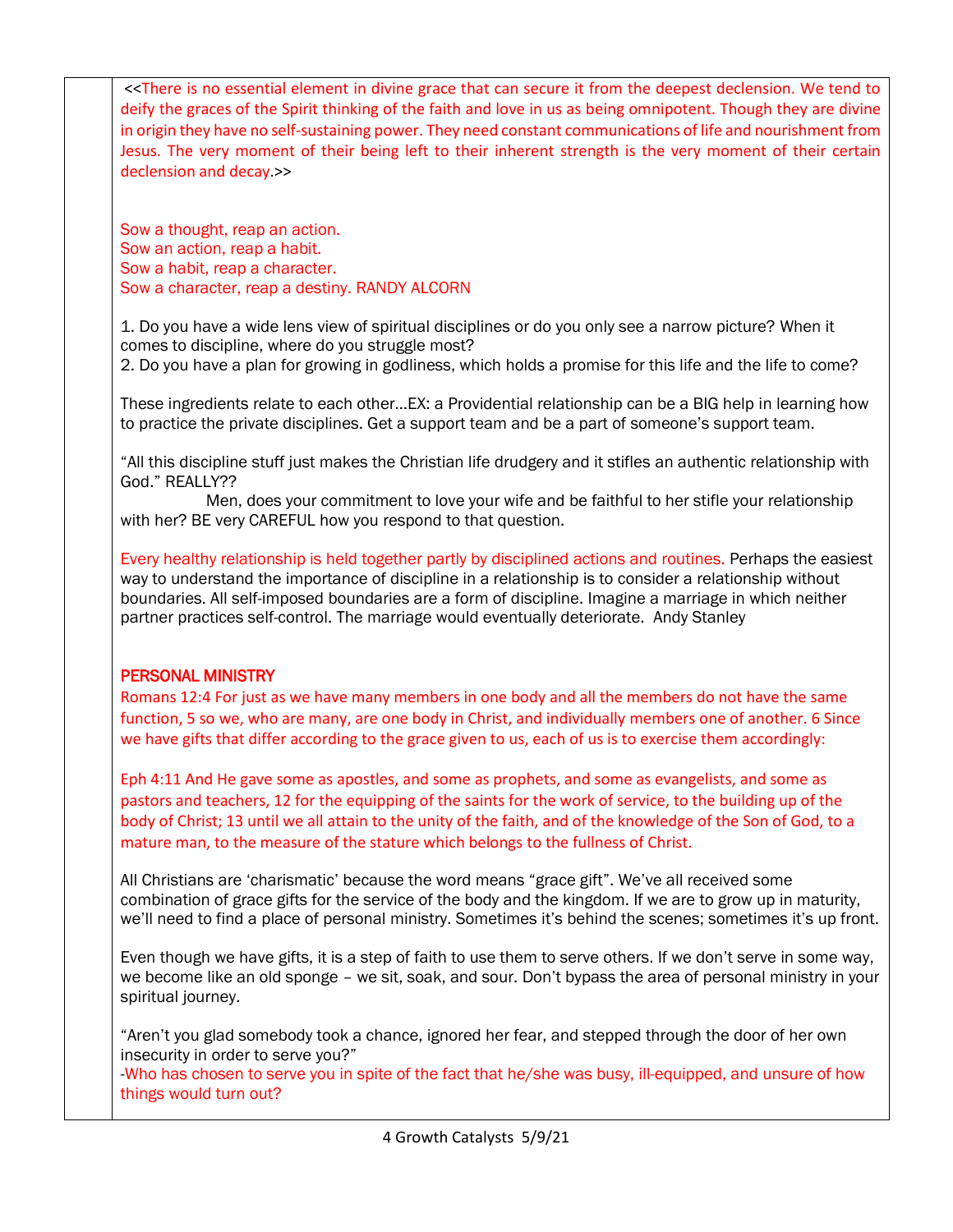## PIVOTAL CIRCUMSTANCES -

James 1:2 Consider it all joy, my brethren, when you encounter various trials, 3 knowing that the testing of your faith produces endurance. 4 And let endurance have its perfect result, so that you may be perfect and complete, lacking in nothing.

Rom 8:28 And we know that God causes all things to work together for good to those who love God, to those who are called according to His purpose.

The key to pivotal circumstances isn't the circumstance, it's our response to God in the midst of it.

This takes us back to 9-20-20 in the 2<sup>nd</sup> sermon on James 1. James wants us to know that Pivotal Circumstances HAVE A DIVINE PURPOSE They arrive with a divine purpose. V 3 Trials are tests to produce perseverance and growth in endurance.

In The Problem of Pain, C.S. Lewis writes: "God whispers to us in our pleasures, speaks in our conscience, but shouts in our pains: it is His megaphone to rouse a deaf world."

Don't waste your Pivotal Circumstances, lest you hinder your own spiritual growth.

This is another reason why we need Providential relationships. Often, we need others to walk with us through the pivotal circumstances of our lives.

How are you cultivating these areas in your own life?

Providential Relationships

- Practical Teaching
- Private Disciplines
- Personal Ministry
- Pivotal Circumstances

Come to the TABLE – this is one of the habits of grace that strengthens our souls as we come in faith. It is a practical application of biblical teaching; it is private and public; it reminds us of the Providential relationship with have with Christ and the pivotal circumstances that brought forth our salvation.